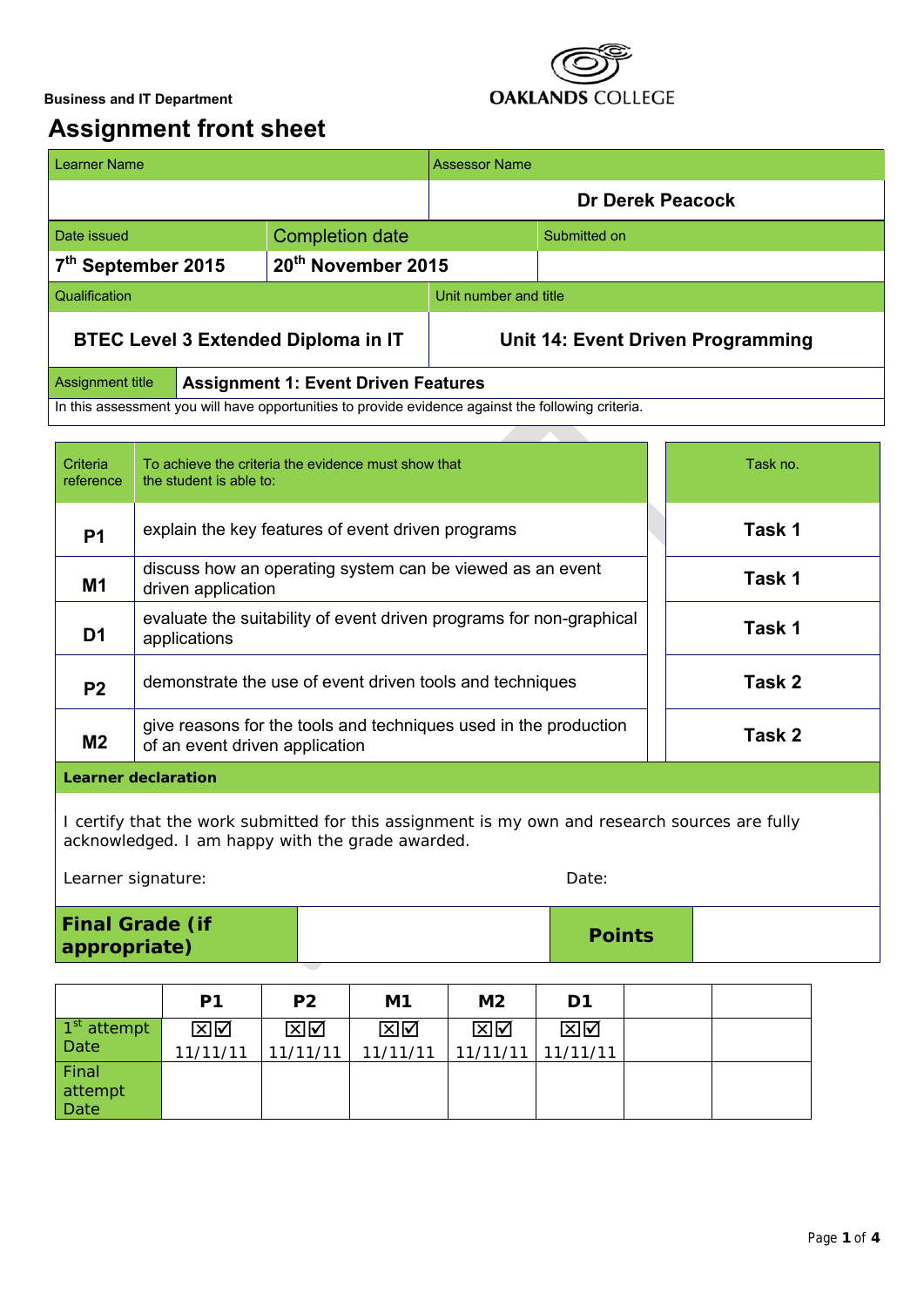

# **Assessor's comments**

| <b>Qualification</b>       | <b>BTEC Level 3 Extended Diploma in IT</b> |              | Assessor name   Dr Derek Peacock |
|----------------------------|--------------------------------------------|--------------|----------------------------------|
| Unit number and<br>  title | Unit 14: Event Driven Programming          | Learner name |                                  |

| <b>Grading criteria</b>                                                                                                 |                                                                                                                                  | <b>Assessor Feedback</b>            |                  |  |             |  |
|-------------------------------------------------------------------------------------------------------------------------|----------------------------------------------------------------------------------------------------------------------------------|-------------------------------------|------------------|--|-------------|--|
| <b>P1</b>                                                                                                               | explain the key features of event driven<br>programs                                                                             |                                     |                  |  |             |  |
| P <sub>2</sub>                                                                                                          | tools and techniques                                                                                                             | demonstrate the use of event driven |                  |  |             |  |
| discuss how an operating system can<br>be viewed as an event driven<br><b>M1</b><br>application                         |                                                                                                                                  |                                     |                  |  |             |  |
| give reasons for the tools and<br>techniques used in the production of<br>M <sub>2</sub><br>an event driven application |                                                                                                                                  |                                     |                  |  |             |  |
| D <sub>1</sub>                                                                                                          | evaluate the suitability of event driven<br>programs for non-graphical<br>applications                                           |                                     |                  |  |             |  |
|                                                                                                                         | <b>Action</b><br>Additional Assessor Feedback (including feedback for upgrade) and<br>completed by<br><b>Action Plan</b><br>date |                                     |                  |  |             |  |
|                                                                                                                         |                                                                                                                                  |                                     |                  |  |             |  |
|                                                                                                                         |                                                                                                                                  |                                     |                  |  |             |  |
|                                                                                                                         |                                                                                                                                  |                                     |                  |  |             |  |
|                                                                                                                         |                                                                                                                                  |                                     |                  |  |             |  |
| <b>Learner Feedback</b>                                                                                                 |                                                                                                                                  |                                     |                  |  |             |  |
|                                                                                                                         |                                                                                                                                  |                                     |                  |  |             |  |
|                                                                                                                         |                                                                                                                                  |                                     |                  |  |             |  |
| Learner                                                                                                                 |                                                                                                                                  |                                     | <b>Signature</b> |  | <b>Date</b> |  |
|                                                                                                                         | <b>Assessor</b>                                                                                                                  |                                     | <b>Signature</b> |  | <b>Date</b> |  |
|                                                                                                                         | <b>Internal Verifier</b>                                                                                                         |                                     | <b>Signature</b> |  | <b>Date</b> |  |
| <b>Verifier</b>                                                                                                         | <b>Lead Internal</b>                                                                                                             |                                     | <b>Signature</b> |  | <b>Date</b> |  |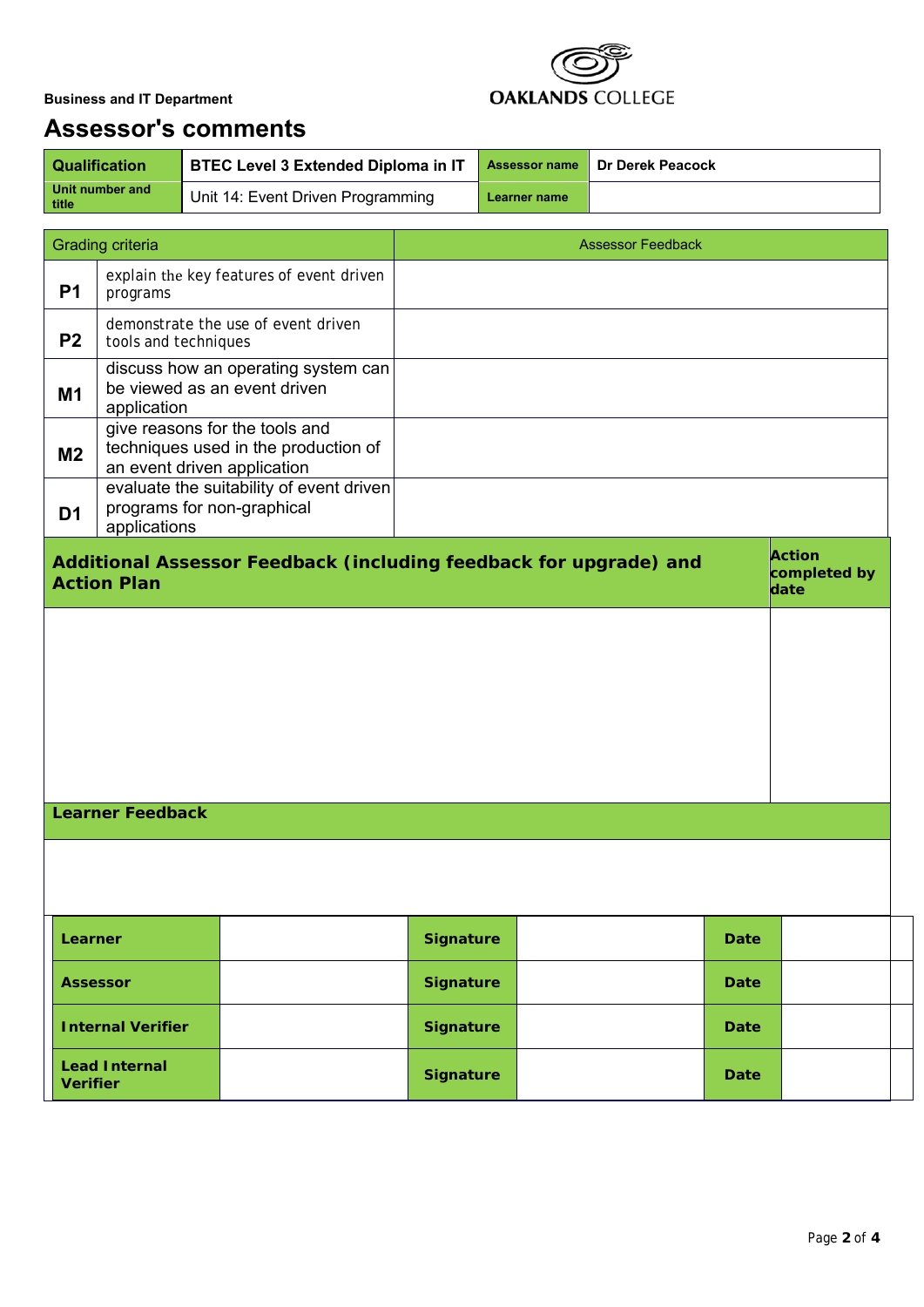

# **Assignment brief**

| Qualification         | <b>BTEC Level 3 Extended Diploma in IT</b> |
|-----------------------|--------------------------------------------|
| Unit number and title | Unit 14: Even Driven Programming           |
| Start date            | 7 <sup>th</sup> September 2015             |
| Deadline              |                                            |
| Assessor name         | <b>Derek Peacock</b>                       |

#### Assignment title **Assignment 1: Event Driven Features**

## **The purpose of this assignment is to:**

• Understand the features of event driven programming

# **Scenario**

You are working for "Lets Train U", a training organisation that provides training in its own training centres, on customer's sites and as an on-line resource. You have been given the job of producing an article (suitable for posting on the web site) that explains the features of event driven applications, and that demonstrates the use of event driven tools and techniques.

*P1 explain the key features of event driven programs M1 discuss how an operating system can be viewed as an event driven application*

## **Task 1 (P1, M1, D1)**

Research and write an article that explains the features of even driven applications (**P1**) including:-

- Event handlers and triggers
- User interface controls in web pages and windows applications
- Objects with properties and methods
- Event loops
- Graphical user interfaces (GUI) and Integrated Development Environments (IDEs)

Discuss how an operating system such as Windows can be viewed as an event driven application (**M1**) Evaluate the suitability of event driven programming for non-graphical application such as system control applications (**D1**).

## **Evidence**

An article that illustrates even driven features and tools.